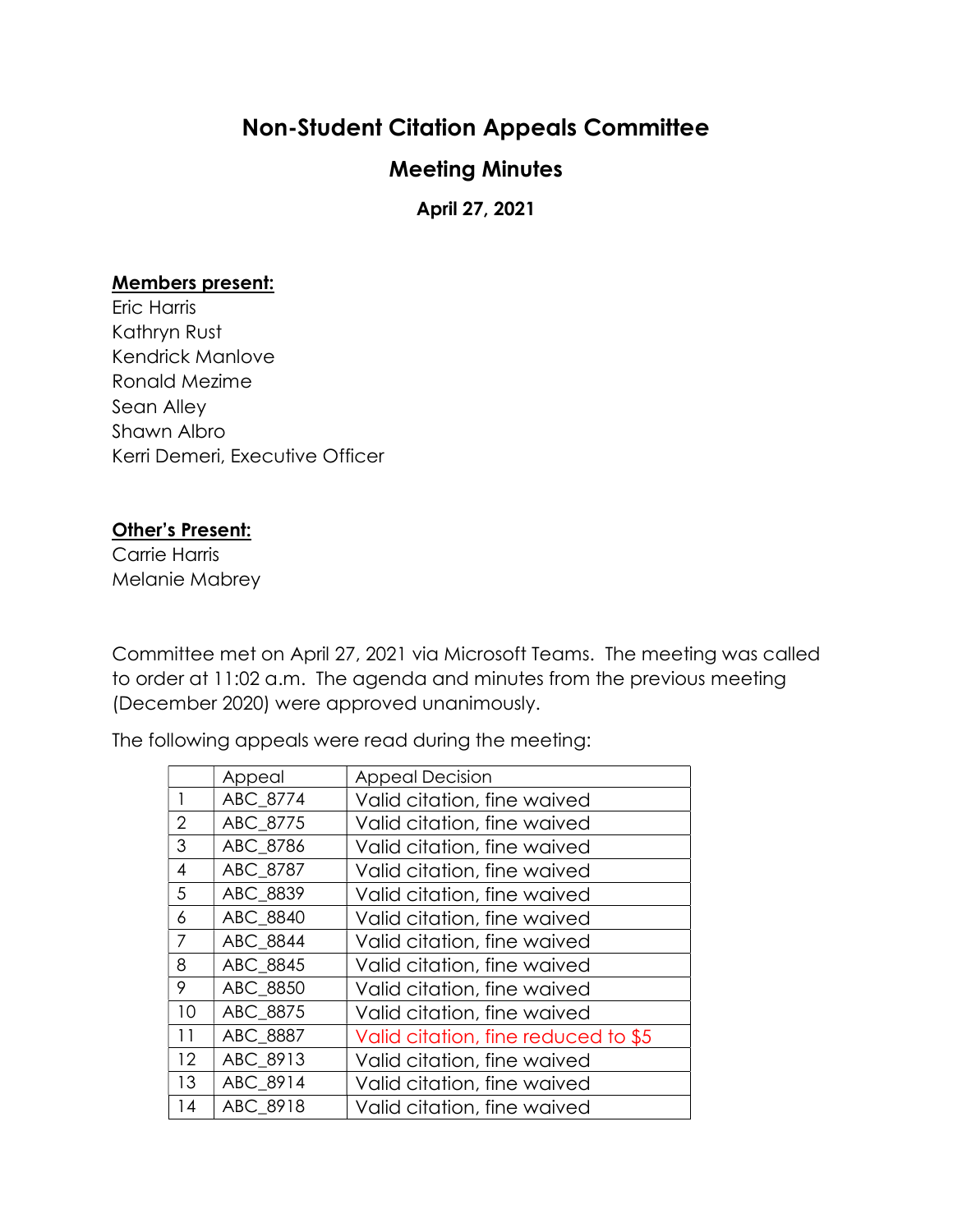| 15 | ABC_8919 | Valid citation, fine waived          |
|----|----------|--------------------------------------|
| 16 | ABC_8924 | Valid citation, fine waived          |
| 17 | ABC_8925 | Valid citation, fine waived          |
| 18 | ABC_8928 | Valid citation, fine waived          |
| 19 | ABC_8931 | Valid citation, fine waived          |
| 20 | ABC 8932 | Valid citation, fine waived          |
| 21 | ABC_8961 | Valid citation, fine waived          |
| 22 | ABC_8962 | Valid citation, fine waived          |
| 23 | ABC_8964 | Valid citation, fine waived          |
| 24 | ABC_8976 | Valid citation, fine upheld          |
| 25 | ABC_8977 | Valid citation, fine waived          |
| 26 | ABC_8985 | Valid citation, fine waived          |
| 27 | ABC_8989 | Valid citation, fine reduced to \$10 |
| 28 | ABC_8997 | Valid citation, fine upheld          |
| 29 | ABC_8998 | Valid citation, fine upheld          |
| 30 | ABC 9006 | Valid citation, fine waived          |
| 31 | ABC_9014 | Valid citation, fine upheld          |
| 32 | ABC_9015 | Valid citation, fine upheld          |
| 33 | ABC 9018 | Valid citation, fine waived          |
| 34 | ABC_9021 | Valid citation, fine reduced to \$8  |
| 35 | ABC_9027 | Valid citation, fine waived          |
| 36 | ABC_9039 | Valid citation, fine waived          |
| 37 | ABC_9043 | Valid citation, fine waived          |
| 38 | ABC_9044 | Valid citation, fine waived          |
| 39 | ABC_9047 | Valid citation, fine waived          |
| 40 | ABC_9052 | Valid citation, fine waived          |
| 41 | ABC_9070 | Valid citation, fine upheld          |
| 42 | ABC 9071 | Valid citation, fine waived          |
| 43 | ABC_9073 | Valid citation, fine waived          |
| 44 | ABC_9074 | Valid citation, fine waived          |
| 85 | APP8970  | Valid citation, fine waived          |
| 86 | APP8971  | Valid citation, fine waived          |
| 87 | APP8993  | Valid citation, fine waived          |
| 88 | APP8999  | Valid citation, fine waived          |
| 89 | APP9000  | Valid citation, fine waived          |
| 90 | APP9011  | Valid citation, fine waived          |
| 91 | APP9012  | Valid citation, fine waived          |
| 92 | APP9026  | Valid citation, fine waived          |
| 93 | APP9053  | Valid citation, fine waived          |
| 94 | APP9054  | Valid citation, fine waived          |
| 95 | APP9064  | Valid citation, fine waived          |
| 96 | APP9065  | Valid citation, fine waived          |